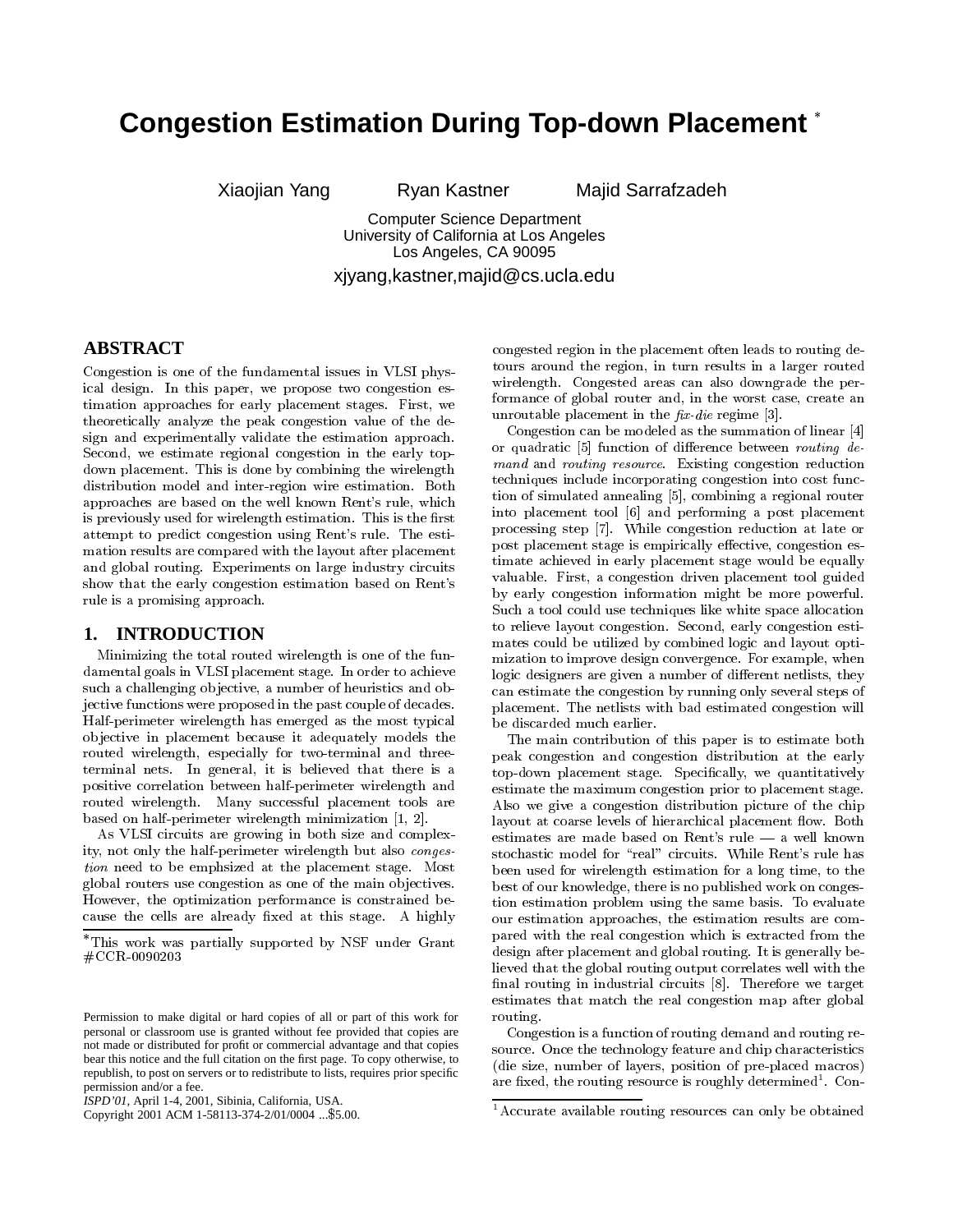gestion and routing demand are so closely related that it is straightforward to convert one to the other. In this work, we will focus on the estimation for routing demand.

The rest of this paper is organized as follows: Section 2 briefly introduces the terms and definitions used in this paper. It also reviews Rent's rule, the fundamental theory upon which this work is based. Section 3 analyzes the peak congestion problem and gives a good estimate which is validated by experiments. Section 4 models the regional routing demand in a top-down placement context. Experiments in this section show the effectiveness of the proposed method. Section 5 gives the conclusion and the future work.

## **2. PRELIMINARIES**

## **2.1 Placement, Routing and Congestion**

For consistency we will use the following terms throughout the paper. A *circuit* is a hypergraph  $G(V, E)$ , where V is a set of cells and E is a set of hyperedges. A hyperedge  $e \in E$  is a subset of  $V$  which contains two or more cells. A placement is a set of locations for all cells on a rectangular chip area.

A common top-down placement flow is based on min-cut placement, in which the circuit is recursively bi-partitioned into subcircuits. Meanwhile the layout area is also partitioned into placement regions, each of which contains a corresponding subcircuit.

During global routing, the chip is divided into an array of uniform rectangular tiles. The tile is small enough that each placement region covers an integral number of tiles. All the nets will be routed by connecting the cells of each net using grid wires. For each boundary of the tiles b, the *routing demand*  $d(b)$  *is the number of wires that cross this* boundary; the *routing supply*  $s(b)$  is the number of wires that are allowed to cross the boundary. The overflow of a boundary  $c(b)$  is  $max(d(b) - s(b), 0)$ . The congestion of a placement region is the summation of the overflow over all the boundaries within this placement region. The peak congestion of a placement is the maximum overflow over all the tile boundaries.

#### **2.2 Rent's rule**

Rent's rule is an empirical observation first described by Landman and Russo [9]. It states the relationship between the number of elementary blocks B in a subcircuit of a partitioned design, and the number of external connections P of the subcircuit. Specically,

$$
P = T_b B^r \tag{1}
$$

where  $T_b$  is the average number of interconnections per block, and r is the Rent exponent  $(0.4 < r < 0.8$  in real circuits). The Rent exponent  $r$  can be computed by plotting the  $P$ versus  $B$  relation in a log-log diagram for every value of  $B$ in a top-down partitioning process, and then fitting a line on the plotted points. The slope  $r$  of this line represents the Rent exponent.

Rent's rule has been widely used to estimate interconnect wirelength [10, 11, 12]. In general, a higher Rent exponent will result in a longer average wirelength, which in turn implies a larger wiring area and more congested layout.

## **3. PEAK CONGESTION ANALYSIS**

## **3.1 Cut Ratio in Recursive Bi-partitioning**

In order to analyze peak congestion over all the tile boundaries of the layout, we assume that the circuit is an ideal circuit which is self-similar  $^2$  and strictly obeys the Rent's rule. This ideal circuit is placed using a hierarchical place ment flow which is based on recursively bipartitioning. On every hierarchical level of the top-down placement, each subcircuit is quadrisectioned into four smaller subcircuits. A quadrisection step consists of a vertical bi-partitioning followed by a horizontal one. The net cut result of the first bi-partitioning by a vertical cut line is  $C_1$ . The net cuts of the second horizontal bi-partitioning are net cut  $C_{2,1}$  and  $C_{2,2}$ , and so on(Figure 1(a)). Since the circuit is self-similar,

$$
C_{i,1}=C_{i,2}=\ldots=C_i \qquad i=1,\ldots 2H
$$

where  $H$  is the number of hierarchical levels in the top-down recursive bi-partitioning placement.



Figure 1: Relationship between net cut and congestion. (a) recursive bi-partitioning and cut. (b) worst case routing demand analysis. (c) average case routing demand analysis.

THEOREM 1. In a recursive bi-partitioning approach on an ideal circuit, the ratio between the net cut of the  $(i+1)$ th bi-partitioning  $C_{i+1}$  and the net cut of the ith bi-partitioning  $C_i$  is 2

Proof: Consider the subcircuits to be bi-partitioned at each hierarchical level. If we denote the size of subcircuits in the *ith* bi-partitioning  $B_i$ , then the size of subcircuit in the  $(i+1)th$  bi-partitioning is  $B_{i+1} = B_i/2$ . Since the circuit is self-similar, all the subcircuits have the same Rent expo nent r and Rent coefficient  $T_b$ . According to equation 1, the bi-partitioning results of the *ith* and  $(i+1)th$ , which are the external number of interconnects for the partitioned subcircuits, can be represented as  $T_b(B_i/2)$  and  $T_b(B_{i+1}/2)$  . We obtain

$$
\frac{C_{i+1}}{C_i} = \frac{T_b(B_i/2)^r}{T_b(B_{i+1}/2)^r} = \frac{T_b(B_i/2)^r}{T_b(B_i/4)^r} = 2^{-r}
$$

 $\sim$   $\sim$ 

## **3.2 Worst Case Analysis**

The top-down placement terminates at the  $H = log_4N_c$ level where  $N_c$  is the number of cells of the circuit. In the final placement each cell occupies one tile, which has unit width and height. The global routing uses L-shape routing model, in which a net is routed using either the upper or the lower part of the bounding box of this net. This is not

after placement and global routing with the consideration of the layer area occupied by placed cells and the number of routing layers. However a main portion of routing resources could be predicted at this point.

<sup>&</sup>lt;sup>2</sup>A circuit is self-similar if its subcircuits at any hierarchical level present similar characteristics.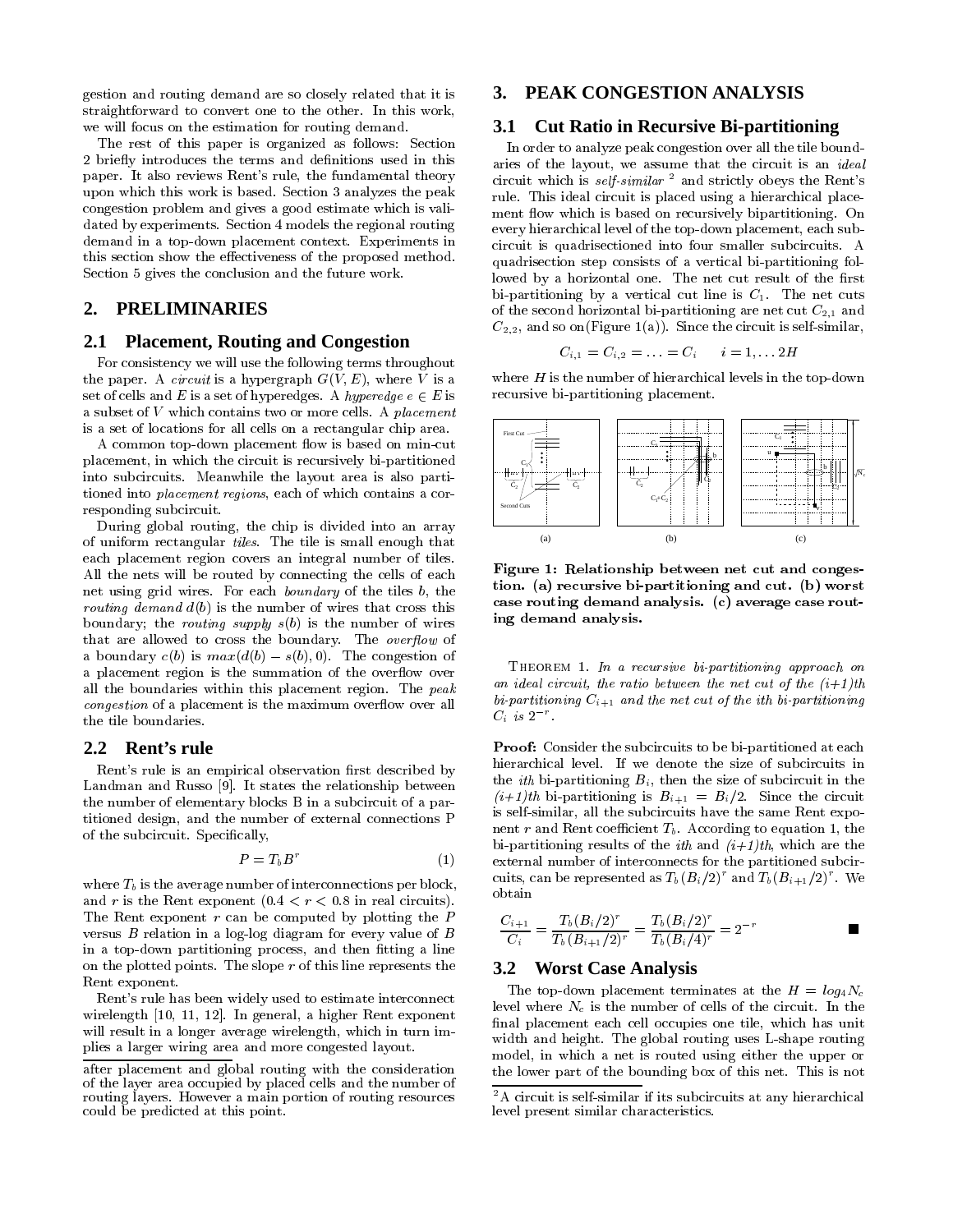a good routing method but it gives a general picture of net distribution.

Now we want to find out the maximum routing demand over the tile boundaries without placing the circuit. First we discuss the worst case. Let us denote the maximum routing demand of a tile boundary as  $C_{max}$ .

Theorem 2. In a recursive bi-partitioning approach on an ideal circuit, the maximum routing demand over al l the tile boundaries  $C_{max} < C_1 \frac{1-\alpha}{1-\alpha}$ , where  $C_1$  is the net cut of  $\cdots$  , and  $\cdots$  bi-circuming and  $\cdots$  . We can construct the ratio between  $\cdots$ net cuts of two consecutive partitioning operations.

**Proof:** In figure  $1(b)$ , the circuit is partitioned into two parts with a net cut  $C_1$ . This means that there are  $C_1$  nets crossing from left to right, or vice versa. Let us look at a tile boundary located at the right half. In the worst case, all these  $C_1$  nets pass this specific boundary. Hence the first bi-partitioning contributes  $C_1$  to the routing demand of this boundary. Similarly, the  $i_{th}$  bi-partitioning contributes  $C_i$ to the routing demand. Thus, for any boundary, the upper bound of the maximum routing demand is

$$
\sum_{i=1}^{2H} C_i = C_1 \sum_{i=0}^{2H-1} \alpha^i = C_1 \frac{1 - \alpha^{2H}}{1 - \alpha}
$$

#### **3.3 Uniform Distribution of Cut Nets**

In the previous discussion we assume that all the nets which are cut in a bi-partitioning cross a particular tile boundary. That is, obviously, not the general case. How ever, once we construct a framework like the model in the previous subsection, we can study the congestion behavior using different cut net distribution models.

We continue the analysis using a *uniform distribution model*, in which the cut nets of a bi-partitioning are uniformly distributed over all the subcircuit area. In other words, the cells in the partitioned subcircuit have equal probabilities to be connected to a cut net.

Theorem 3. In a recursive bi-partitioning approach on an ideal circuit, assuming cut nets are uniformly distributed, the maximum routing demand over all the tile boundaries

$$
C_{max} < \frac{C_1}{\sqrt{N_c}}(\frac{1}{2} + 2\alpha)\frac{\sqrt{N_c}\alpha^{2H} - 1}{2\alpha^2 - 1}
$$

where  $C_1$  is the net cut of the first bi-partitioning and  $\alpha =$  $C_{i+1}/C_i$  is the ratio between net cuts of two consecutive partitioning operations.

Proof: The proof is similar to that of Theorem 2, and is omitted due to space constraints.

#### **3.4 Experimental Validation**

Theorem 3 gives a much tighter upper bound of peak routing demand for a circuit. If the Rent exponent of a circuit is known, we can estimate the peak routing demand prior to placement stage. The following experiments evaluate the effectiveness of the estimation method.

Given a circuit, we first compute the Rent exponent using the partition-tree method proposed in [13]. Specifically, we record the number of cells and number of external nets for each partition while recursively partitioning the circuit. Then we do a linear regression on these data points plotted on a log-log diagram. The slope of the linear regression result is Rent exponent  $r$ . By partitioning we also obtain the net cuts of each partitioning  $C_1, C_2, \ldots$ , etc. Because of the existence of Region II of Rent's curve, the first several net cuts do not correlate well with Theorem 1. Therefore we use  $C_h/\alpha$  instead of  $C_1$  in experiments ( $h = 8$  in our work). Now we can compute estimated maximum routing demand using Theorem 3.

The peak routing demand of the design is obtained by placing and global routing the circuit. The placement algorithm used in the experiments is a recursive bisection approach combined a multilevel partitioner hMetis [14]. It is a global placement since it stops at at a certain  $m \times n$ level. Then a bounding box global router is used to route the global placement output. The peak routing demand is the maximum number of crossings over all vertical and horizontal tile boundaries.

| ckt   | $\#cells$ | #nets   | r    | $D_p$ | $D_p$ | time |
|-------|-----------|---------|------|-------|-------|------|
| ibm01 | 12,036    | 13,056  | 0.48 | 30.3  | 31    | 116  |
| ibm02 | 19,062    | 19,291  | 0.51 | 62.7  | 67    | 208  |
| ibm03 | 21,924    | 26,104  | 0.65 | 47.8  | 62    | 195  |
| ibm04 | 26,346    | 31,328  | 0.62 | 52.1  | 52    | 218  |
| ibm05 | 28,146    | 29,647  | 0.69 | 89.1  | 90    | 289  |
| ibm06 | 32,185    | 34,935  | 0.57 | 82.3  | 60    | 305  |
| ibm07 | 45,135    | 46,885  | 0.55 | 86.8  | 90    | 422  |
| ibm08 | 50.977    | 49,228  | 0.55 | 111.9 | 100   | 511  |
| ibm09 | 57.746    | 59,454  | 0.49 | 93.0  | 75    | 426  |
| ibm10 | 67.692    | 72.760  | 0.47 | 135.8 | 112   | 669  |
| ibm11 | 68,119    | 78,843  | 0.51 | 53.9  | 50    | 601  |
| ibm12 | 69,026    | 75,157  | 0.52 | 76.1  | 76    | 771  |
| ibm13 | 81.018    | 97.574  | 0.39 | 85.5  | 108   | 823  |
| ibm14 | 147,088   | 147,605 | 0.46 | 117.6 | 111   | 1580 |

Table 1: Rent exponent  $r$ , predicted peak routing demand  $D_n$  and real number  $D_p$  from global routing output. Runtime is in CPU seconds. Good estimates are listed in boldface.

Table 1 shows the comparison between the estimated peak routing demand  $D_p$  and the real peak routing demand  $D_p$ . The test circuits are large industry designs selected from the IBM-PLACE benchmark suits <sup>3</sup> , which are derived from ISPD98 benchmark [15]. Runtime is measured in seconds on a Sun workstation with a 400MHz CPU. It should be noted that the estimated peak demand is scaled by a factor  $\sqrt{N_c/(mn)}$ . This is because there are  $N_c/(mn)$  cells in every tile, not one cell per tile as in the estimation model.

From Table 1 one can see that 8 out of 14 estimates are very close to real numbers. However, the estimation is not accurate for some circuits. There are a number of reasons for bad estimates. First, the uniform distribution model assumes that the probability of a cut net connecting to a cell is uniform. In the placement, however, the connected cells tend to be placed closer, causing the estimated value smaller than the real value. Second, we estimate the routing demand by summing up the number of nets crossing boundary bat each level. Each number is indeed a upper bound for all boundaries. The summation tends to be larger than the real value. Other reasons include the variation of cut ratio  $\alpha$ , the chip area aspect ratio (which is not 1), ..., etc.

<sup>3</sup>http://www.ece.nwu.edu/nucad/ibm-place.html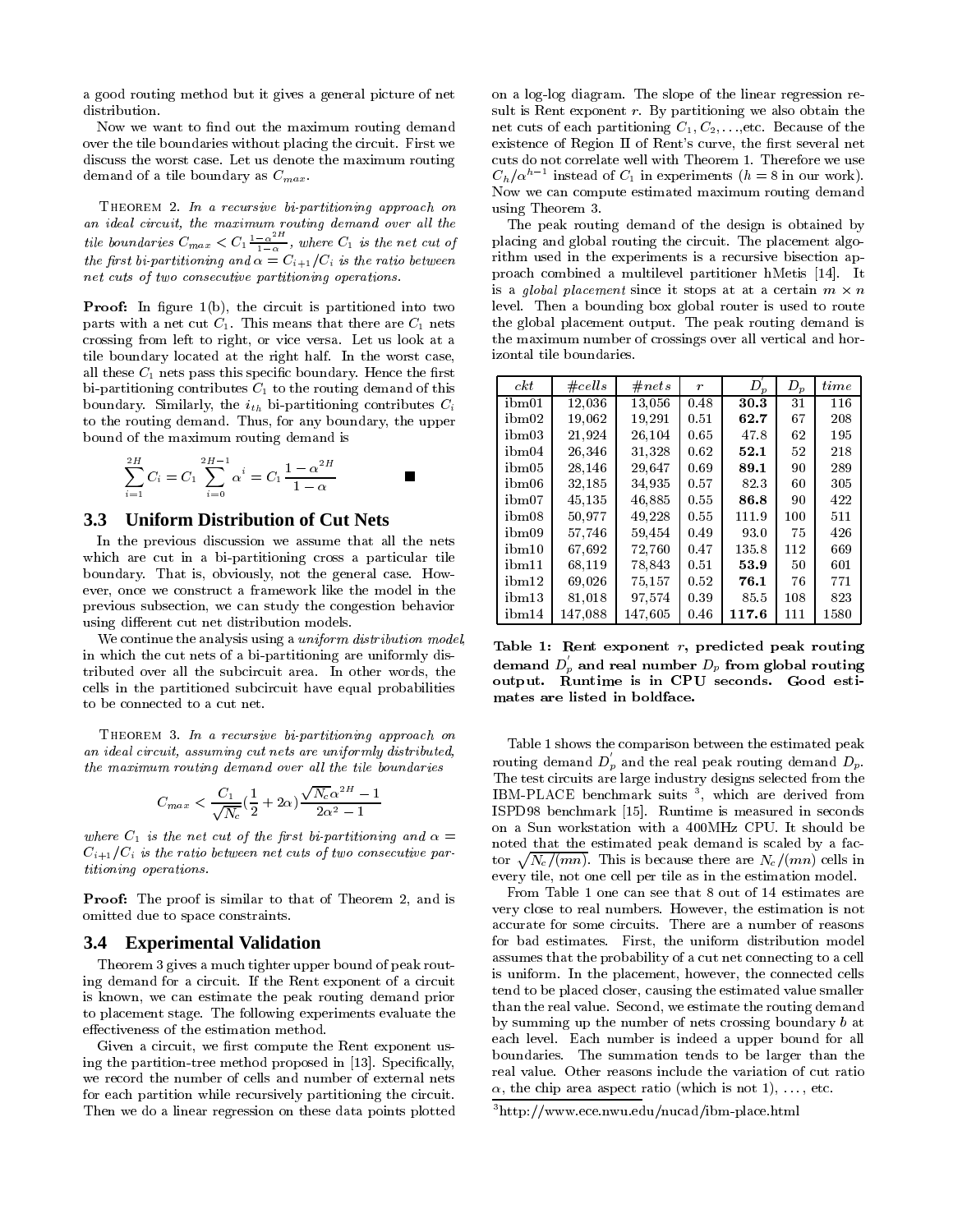## **4. REGIONAL CONGESTION**

In Section 3 we have discussed the peak congestion estimation problem. Another estimation requirement appears at early placement stages. In this section, we propose a routing demand estimation approach in the context of top-down placement.

For a given region  $r$  in a globally routed design, we use  $D(r)$  to present the routing demand, which is the summation of the number of net crossings over all the tile edges within this region. In the top-down placement, estimating the routing demands for all the regions will give us a con gestion map, which is valuable for early design evaluation.

Given a placement region, the nets which cause the edge crossings can be classied into two types: the internal nets which connect cells within this region and the *external nets* which span toward other regions or cross this region while connecting no cells. We use  $ID(r)$  to denote the internal routing demand, which is the summation of the number of crossings caused by internal nets over all tile edges. Similarly, the external routing demand  $ED(r)$  is the summation of the number of crossings caused by external nets for all tile edges. The total routing demand  $D(r)$  for any region r is the sum of its internal routing demand  $ID(r)$  and external routing demand  $ED(r)$ .



Figure 2: Internal and external routing demand

Figure 2 shows the concepts of internal routing demand and external routing demand at a top-down placement stage. The original circuit is divided into subcircuits and each subcircuit is assigned to a region. The dashed lines are internal nets. The thicker, solid lines represent external nets. The routing demand in a region consists two parts: net crossings caused by the internal nets and those by the external nets.

At the very coarse placement stage, the subcircuits are loosely coupled, i.e. the number of nets between partitioned subcircuits is much small than the number of internal nets. The routing demand of a region is primarily determined by the interconnect complexity of the subcircuit which belongs to the region. As the top-down placement flow goes into deeper levels, the routing demand of a placement region is determined by not only the internal complexity of the subcircuit in this region, but also the geometrical locations of other subcircuits and the interconnects between them.

#### **4.1 Internal Routing Demand**

In a typical top-down placement scheme, e.g., min-cut placement, the cells of a partitioned subcircuit will even tually be placed within the area that is assigned for this subcircuit. Therefore, estimating the internal routing demand becomes feasible. For a certain region in a top-down placement, the internal routing demand is proportional to the total routed wirelength after global routing  $|4|$  .

The wirelength estimation problem has been studied for many years. There are several successful estimation techniques based on Rent's rule: Donath's classical method [10], its extension [11] and more recent model [12]. In these methods the wirelength distribution of the entire design is predicted. However, in our work, we estimate wirelength for each subregion and take into account the locality of the Rent's rule. Since different subcircuits have different complexities and Rent parameters, wirelength estimation for subcircuits models the internal routing demand.

Both Donath's model and Davis's model are adopted in our routing demand estimation. Related results are evaluated in Section 4.4. When estimating total wirelength we are more concerned with the relative value (i.e., the com parable numbers for different regions) rather than the real wirelength results.

#### **4.2 Rent Exponent Extraction**

In order to estimate total wirelength of a region or the routing uemand, the Rent exponent needs to be extracted. A traditional way is using partitioning to get numbers of block size and external pins. Then a linear regression is performed when enough numbers are gathered. To make the Rent exponent extraction effective, a minimum number of partitioning is expected.

The part of Rent's rule curve in Region I implies true Rent exponent. Thus locating the data points becomes a key factor in this method. The following DREE algorithm gradually increases the number of partitions when it partitions each subcircuit, and then performs linear regression on the latest  $N(N = 4$  in our approach) data points. For each linear regression, we compute  $\chi$  -probability  $Q$  which indicates the goodness of-fit:

$$
Q = \Gamma_q(\frac{N-2}{2}, \frac{\chi^2}{2})
$$
\n<sup>(2)</sup>

where N is the number of fitting data points and  $\Gamma_q(a, x)$  is the incomplete gamma function.

Once the quality <sup>Q</sup> of linear regression is greater than a threshold value (0.9 in our experiments) for each subcircuit, we claim these regression points are in Rent's rule region I. The algorithm terminates and outputs Rent exponent for each subcircuit.

The total running time cost of DREE algorithm is dominated by running time of recursive bi-partitioning on the circuit, which is very fast due to the recent advances of multi-level partitioning techniques. The method of extracting Rent exponent is similar to the classical approach (e.g. [13]). The algorithm is *dynamic* in the sense that unnecessary partitionings are not performed once a good linear regression is obtained.

#### **4.3 External Routing Demand**

Internal routing demand can be estimated using Rent parameters, while estimating external routing demand requires the knowledge of interconnection between regions. Due to the locality of Rent's rule in large design, we can not assume a uniform number of interconnects between regions. How ever, the interconnect distribution of the current placement is known. For each region, we compute the external routing demand based on the interconnects which connect or pass through this region. The following figure shows a simple example of how to estimate the external routing demand

<sup>4</sup>We assume that the global tile is square.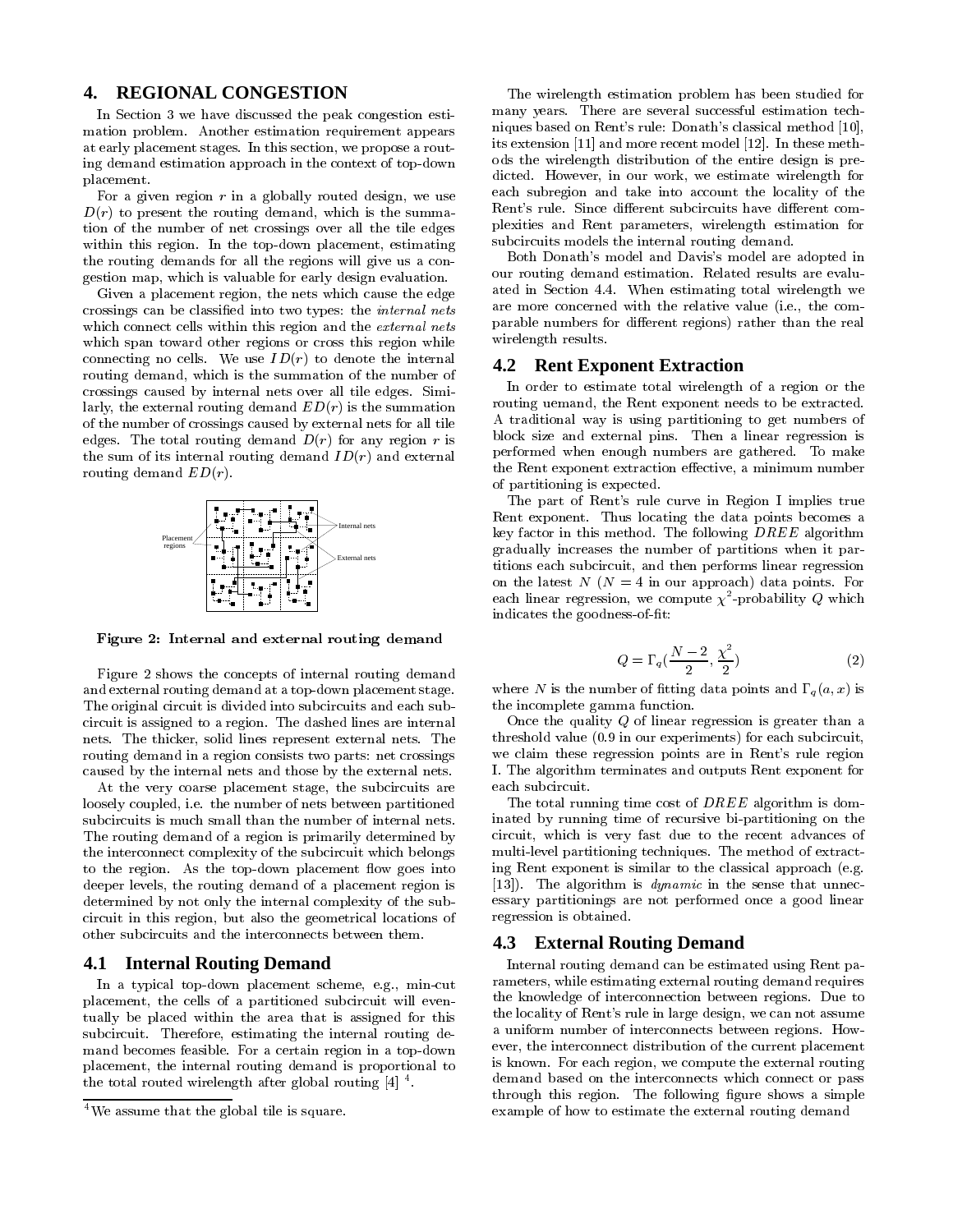Algorithm 1 DREE(Dynamic Rent Exponent Extraction)

| Input: <i>n</i> subcircuits $G_k = (V_k, E_k)$ $k = 1, , n$             |
|-------------------------------------------------------------------------|
| Output: Rent exponent $r_k$ of each subcircuit $G_k$ , $k =$            |
| $1, , n$ .                                                              |
| $k \leftarrow 0, m \leftarrow$ number of data points for line fitting   |
| repeat                                                                  |
| $k \leftarrow k + 1$                                                    |
| for each subcircuit $G_i$ $(i = 1, , n)$ do                             |
| Do $2^k$ way partitioning on $G_i$                                      |
| Compute $B_{i,k} =  V(G_i) /2^k$ (average number of mod-                |
| ules per partition)                                                     |
| $P_{i,k}$ = average number of external nets per partition               |
| Record point $(x_{i,k}, y_{i,k}) = (log B_{i,k}, log P_{i,k})$          |
| end for                                                                 |
| if $k > m$ then                                                         |
| for each subcircuit $G_i$ , perform a linear regression on              |
| m-points data set: $(x_{i,k}, y_{i,k}), (x_{i,k-1}, y_{i,k-1}), \ldots$ |
| $(x_{i,k-m+1}, y_{i,k-m+1})$                                            |
| get line fitting result equation $f_i(x) = a_i x + b_i$ and             |
| quality of fitting $Q_i$                                                |
| end if                                                                  |
| until $Q_i \geq 0.9$ for $i = 1, \ldots, n$                             |
| $r_i = a_i, \quad i = 1, \ldots, n$                                     |
|                                                                         |
| $\mathbf{r}$                                                            |



Figure 3: External routing demand analysis

In Figure 3 a design area is divided into four regular rectangle regions:  $R_1$ ,  $R_2$ ,  $R_3$ ,  $R_4$ . Let the number of interconnects between  $R_i$  and  $R_j$  be  $C_{ij}$ . Assume that the distance between the center of adjacent regions is 1 unit. For region  $R_1$ , the wire which connects  $R_1$  and other regions contributes one unit to its routing demand. A wire which may pass through  $R_1$  (e.g.  $C_{23}$ ) statistically contributes a half unit to  $R_1$ 's routing demand because this wire has a 50% chance to be routed in this region. Then the estimate of external routing demand  $(ED)$  of region  $R_1$  is:

$$
ED_1 = C_{12} + C_{13} + C_{14} + \frac{1}{2}C_{23}
$$

Similarly we can get external routing demand for  $R_2$ ,  $R_3$ and  $R_4$ .

In general, we assume that there are  $n$  regular rectangle regions. To estimate the external routing demand for a region, the interconnects between every pair of regions will be evaluated. Among them the ones which connect or pass the evaluated region are counted. Therefore the external routing demand estimate for region k is:

$$
ED_k = \sum_{1 \leq i,j \leq n, i \neq j} C_{ij} \rho_{ij}(k)
$$

where  $C_{ij}$  is the number of interconnects between region i and region j. ij (k) is the probability density function which indicates the likelihood a wire from region  $i$  to region j passes a given region k. It can be calculated by equally assigning probability for interconnects passing from one region to its neighborhood regions.

## **4.4 Estimation Results**

 $\sigma$ utput: recnt exponent rk of each subcircuit  $\sigma_{\kappa}$ ,  $\kappa$  = = 101 every region in the coarse placement. By summing up We conduct experiments to estimate the routing demand the wirelength estimate and inter-region wire estimate, we obtain the routing demand of each region. This estimate will be compared with real routing demand map.

> To get the real routing demand distribution, we continue the placement process from the point where we make es timation. The placement algorithm is a typical recursive bisection flow using a state-of-the-art multilevel partitioner hMetis [14]. After placement, a high-quality global router based on maze routing and rip-up and re-route is employed. Then we extract the routing demand, which is the number of net crossings on the edges of the global routing tiles within every region. Such a result is the real routing demand distribution which reflects the wire requirement on a design.

For better comparison, we scale both the estimated routing demand map and the real routing demand map. The scaling process is simply dividing every routing demand value associated with a region by the average routing demand value of the whole chip area. After scaling, for each region, we have a scaled estimated routing demand  $D_e$  and a scaled real routing demand  $D_r$ . The estimation error for region r is dened by Error(r) = <sup>j</sup>De Dr j=Dr - 100%. The overall estimation error for the design is the average value of the estimation errors for all regions.

All the experiments have been done on a Sun Ultra10 workstation with a 400MHz CPU. Table 2 shows the over all estimation error for three different approaches. The first approach uses Donath's wirelength estimation model and routing estimation method proposed in Section 4.3. The second approach is similar to the first one. The only difference is that it uses Davis's wirelength distribution model. The third approach estimates regional congestion based on Davis's wirelength model only, without routing estimation. The three approaches use the same DREE algorithm to extract Rent exponent. Since the running time for external routing demand estimation can be ignored comparing with the Rent exponent extraction process, we only report the runtime for DREE algorithm.

The results in Table 2 show that the proposed approach is an effective way to estimate congestion. By combining either Donath's or Davis's wirelength model with the routing estimation method, we can predict relative congestion with small errors. The comparison between approaches with or without routing estimation shows that: in general, wirelength only can not estimate congestion well. There are some different cases for which wirelength itself produces good estimates. These cases are mostly in 2 - placement level where the routing estimation is not as important as later levels.

It should be noted that for a given circuit, the estimation becomes harder as the number of regions increases. Benchmarks ibm03, ibm04 and ibm14 show the trend. A global router uses detours to avoid routing in a congested area. When regions are large, the detours for congested spots in a given region are still counted as the routing demand for this region. However, if regions are small, the detours contribute routing demand to neighboring regions, which makes estimation difficult. In general, estimates of large regions are more accurate than those of small regions. This suggests that designers use actual global routing to get congestion information at later top-down placement stages.